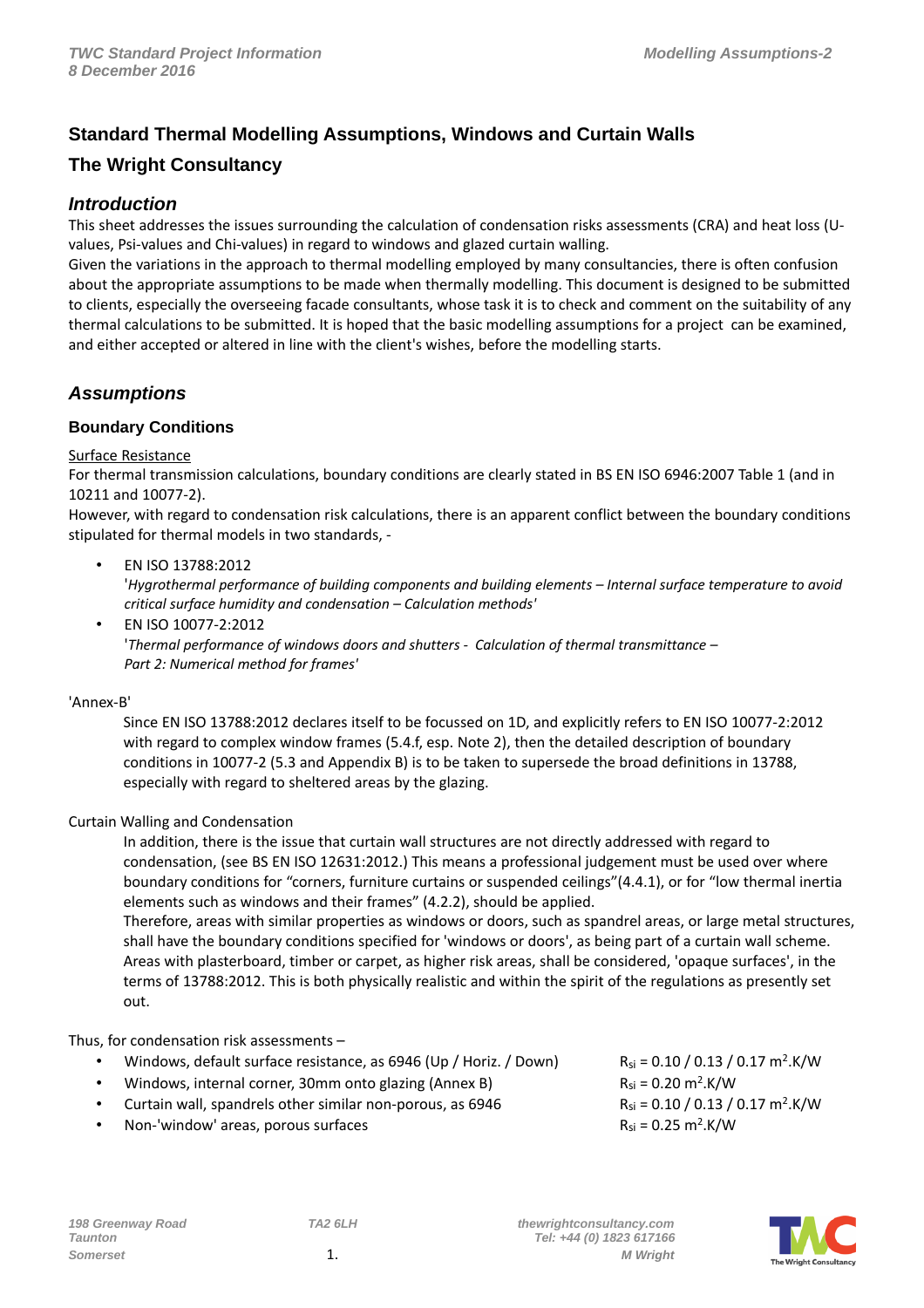#### Temperature and Humidity

The client must specify the internal and external temperatures, as well as the internal relative humidity for the CRA test. This must be single valued (e.g. *not* RH>30%, *nor* 22-24 °C). If no values are supplied, or they are not single valued, then the CWCT values may be taken.\*

| المحمد مقمرا ال                                                                  | $A: = T - 1$     | Deletting Linearditry | D <b>. .</b> |  |
|----------------------------------------------------------------------------------|------------------|-----------------------|--------------|--|
|                                                                                  |                  |                       |              |  |
| Winter                                                                           | -5               | 90                    | -6.3         |  |
| l Summer                                                                         | 18               | 65                    | 11.3         |  |
|                                                                                  | °C               | $\%$                  | ∘∩           |  |
| External                                                                         | Air Temperature, | Relative Humidity,    | Dew-point,   |  |
| CWCT, Startuard for Specifying and assessing for condensation fisk, Z Fu. Z.4. I |                  |                       |              |  |

| CWCT, Standard for specifying and assessing for condensation risk, 2 <sup>nd</sup> ed. 2.4.1 |  |  |
|----------------------------------------------------------------------------------------------|--|--|
|                                                                                              |  |  |

| Internal                 | Air Temperature,<br>°C | Relative Humidity,<br>$\%$ | Dew-point,<br>°C. |
|--------------------------|------------------------|----------------------------|-------------------|
| Houses and flats         | 20                     | 55                         | 10.7              |
| Offices                  | 20                     | 40                         | 6.1               |
| Schools                  | 20                     | 50                         | 9.3               |
| Factories and warehouses | 15                     | 35                         | $-0.4$            |
| <b>Textiles</b>          | 20                     | 70                         | 14.4              |
| Swimming pool halls      | 25                     | 70                         | 19.2              |

\**If the client specifies the a range of humidities and temperatures, the ones most likely to cause a condensation risk failure will be taken for a worst-case scenario, as is best practice. In many cases, this causes a predicted condensation fail in an unrealistic manner. Therefore, providing environmental condition specifications as a range is impractical for this purpose.*

#### **Mould**

Mould risk calculations are performed as requested. Mould, according to BS 5250, forms when the relative humidity at a porous surface exceeds 80% at internal surfaces, for several days (BS EN ISO 13788). Worst-case risk assessments are made by checking the interior temperatures given the specified 10 year low external temperature, and standard checks by using the monthly average.

## **Model Elements**

## Materials

Material conductivities are set by standard values unless advised of product or design values in a specific project. The standards used are generally –

- BS EN ISO 10456:2007
- BS EN 12524:2000
- BS EN ISO 10077-2:2012

• CWCT '*Guide to good practice for assessing heat transfer and condensation risk for a curtain wall, 2nd ed. Table 1'* Other sources for material values from competent  $3^{rd}$  parties, such as the software suppliers Builddesk and Physibel, will be used if other data is not available.

#### Air Spaces

Cavities in Building Elements and Window Frames -

The 'equivalent material' method of modelling airspaces is used, as set out in BS EN 10077-2:2012 and BS EN ISO 6946:2007, except where it is found to significantly deviate from results using the 'radiosity' methodology. The radiosity method separates the convection and conduction components from the infra-red transmission. This more accurate method is required by the BFRC (as being more accurate), recommended by Physibel (the software provider) and is the expected direction of revision for BS EN ISO 10077-2. *(The BFRC is the only UK moderator and forum for thermally modelling windows.)*

#### Cavities in Glazing

The equivalent conductivity ( $\lambda_{equ}$ ) of the air space can be calculated by BS EN 673:2011. This standard requires the exact gas mix, the conductivity of the glass, the orientation and the hemi-spherical emissivity of the glass sheet surfaces. However, the centre pane U-value is often the only readily available data with regard to the glazing thermal values. The practical solution is to manually set the thermal conductivity of the glazing gas cavity to reproduce the centre pane U-value in the thermal model, which, in turn, produces robust values.